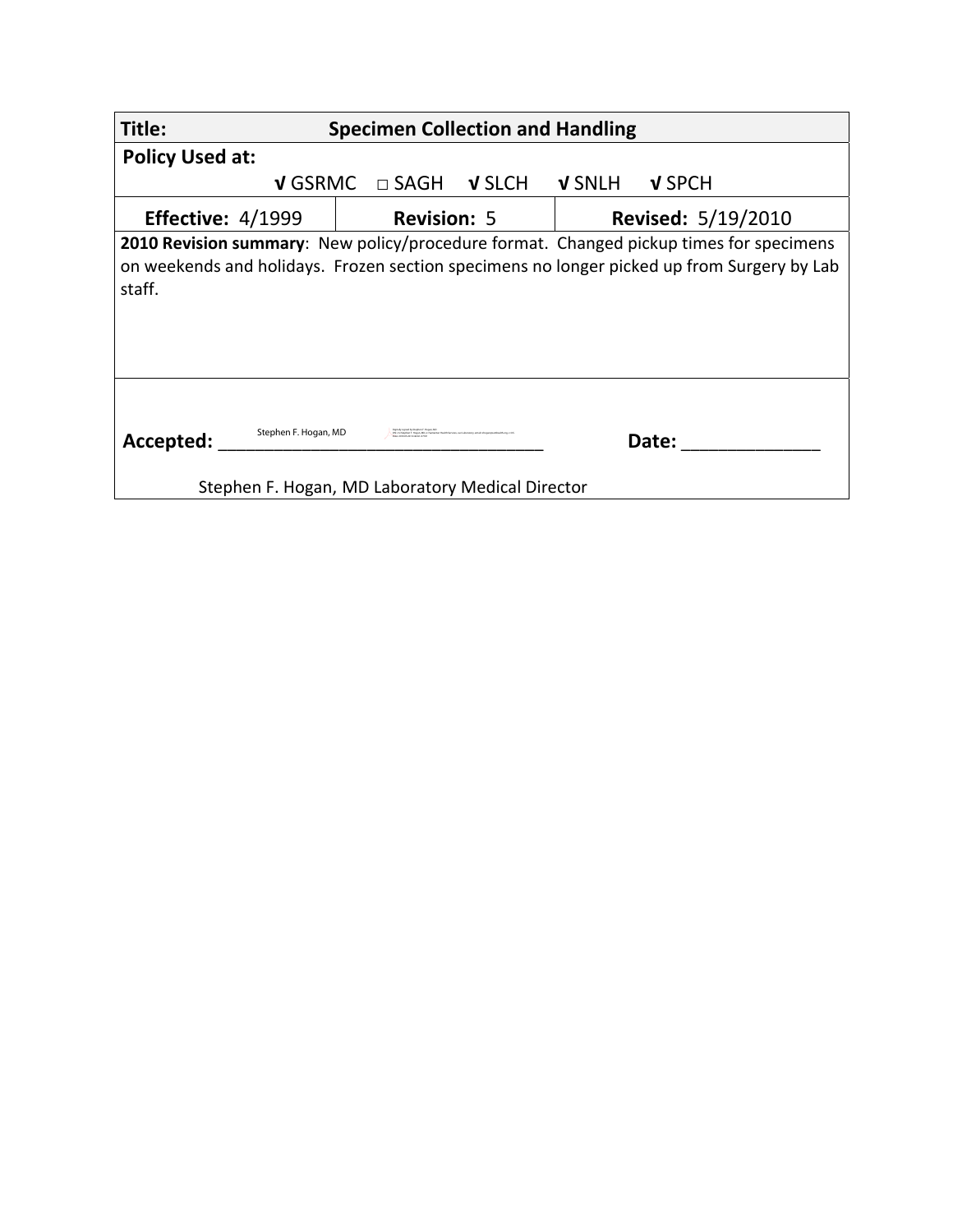# **Specimen Collection and Handling**

#### **INTENDED USE:**

To preserve tissue specimens and to provide for their processing in a timely fashion.

To ensure a smooth flow of specimens from surgery, and other outpatient sources.

## **PRINCIPLE:**

This procedure provides instruction for the collection and handling of pathology specimens.

Every specimen must be accompanied by a completed Patient Request Form or the specimen will be considered inadequate and returned for proper identification.

Note: Specimens from GSRMC, SNLH, SPCH, SLCH and surrounding Physician Offices will be accessioned at GSRMC lab, logged into the computer, assigned a GS#, grossed and processed in the lab.

Specimens from SAGH are accessioned at SAGH and come to GSRMC in cassettes with a copy of the SAGH log book for processing only.

## **PROCEDURE ‐ STEPWISE:**

## **A. ROUTINE SPECIMENS**

1. **Each specimen container** and the accompanying **requisition slip** must be labeled with **two** unique patient identifiers including the **patient's name** (first and last), **and** the patient's **date of birth**.

The specimen container must also include the **specimen source** (body location, right versus left, etc.)**.** For multiple specimens on the same patient, the containers should also be numbered**.**

For example, for a skin biopsy:

Specimen label: **John Redd DOB 12/13/55 1) Right cheek skin**

2. The same information must also be provided on (and match) both pages of the accompanying Pathology requisition slip.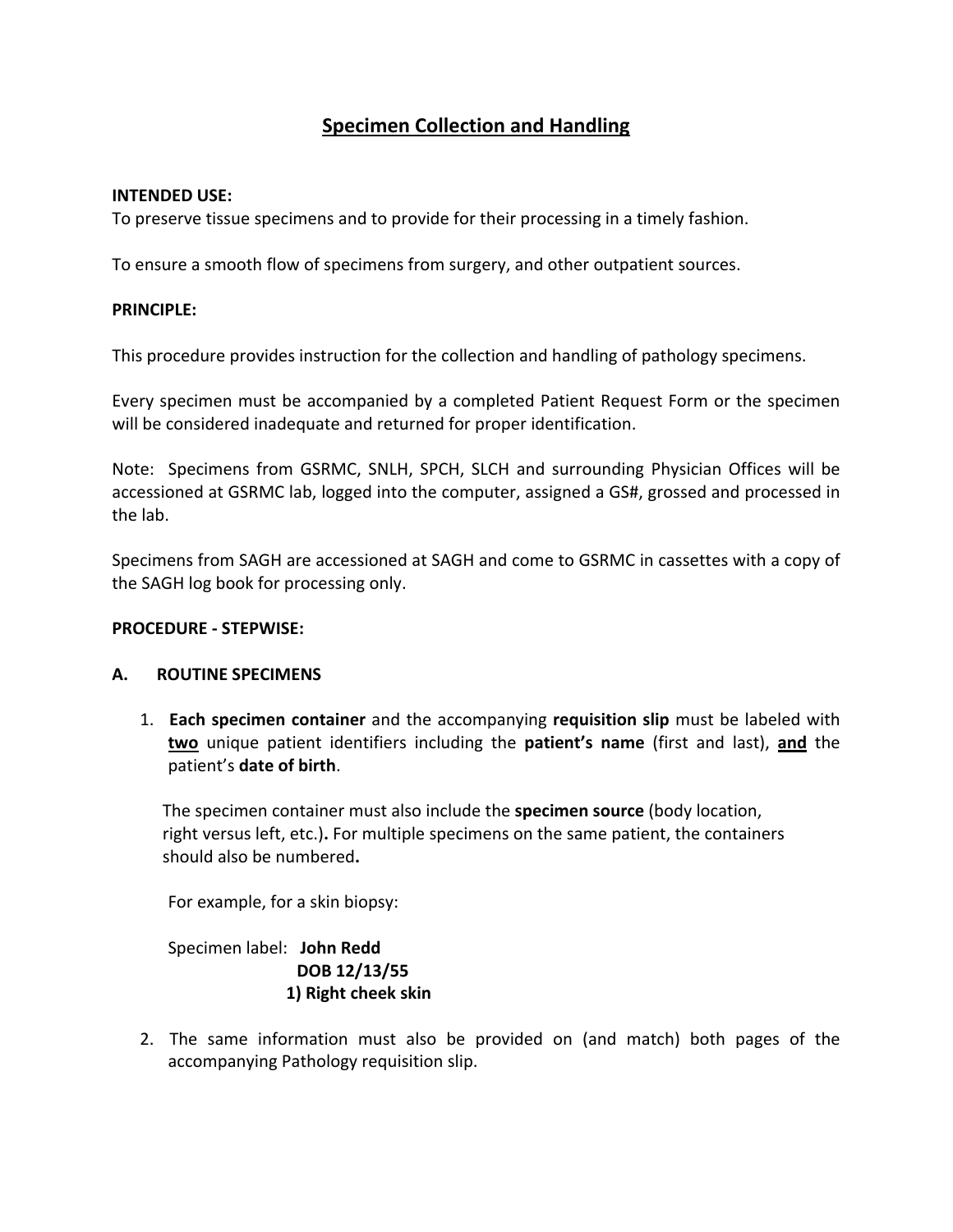- 3. The requisition slip should also include:
	- Patient age Patient sex Submitting physician's name Preoperative diagnosis and/or pertinent clinical information Postoperative diagnosis (where applicable) ICD‐9 code (outpatients)
- 4. Preservatives
	- a. Routine surgical specimens, are submitted in 10% Neutral Buffered Formalin (for surgical specimens, completely fill the container with formalin).
	- b. **Formalin is a possible carcinogen, and appropriate caution labels must be affixed to the containers.**
	- c. Personnel should be trained in formalin handling and use. Refer to a current MSDS for further information.
	- d. Place container in a biohazard bag and seal bag.
	- e. Place paperwork in pocket of biohazard bag. Do **not** put the requisition inside the bag with specimen.

## **B. FROZEN SECTIONS**

 **Frozen sections are submitted fresh**, (**without formalin added**) and accompanied by a **frozen section report form with all pertinent information filled out**. The form will include the OR number (which is the phone extension) and the anesthesia status of the patient.

## **C. SPECIAL HANDLING**

- 1. Breast biopsies performed for mammographically identified calcium or tumor mass should be first submitted fresh to the X‐ray department by Surgery to determine whether or not the calcium or mass is present in the specimen. The specimen is then sent to Pathology.
- 2. The following specimens will not be put into formalin:
	- a. Stones for chemical analysis
	- b. All tissue sent for frozen section
	- c. Lymph nodes for suspected lymphoma
- 3. If special testing is anticipated, consult with the pathologist prior to the operation to ensure proper handling.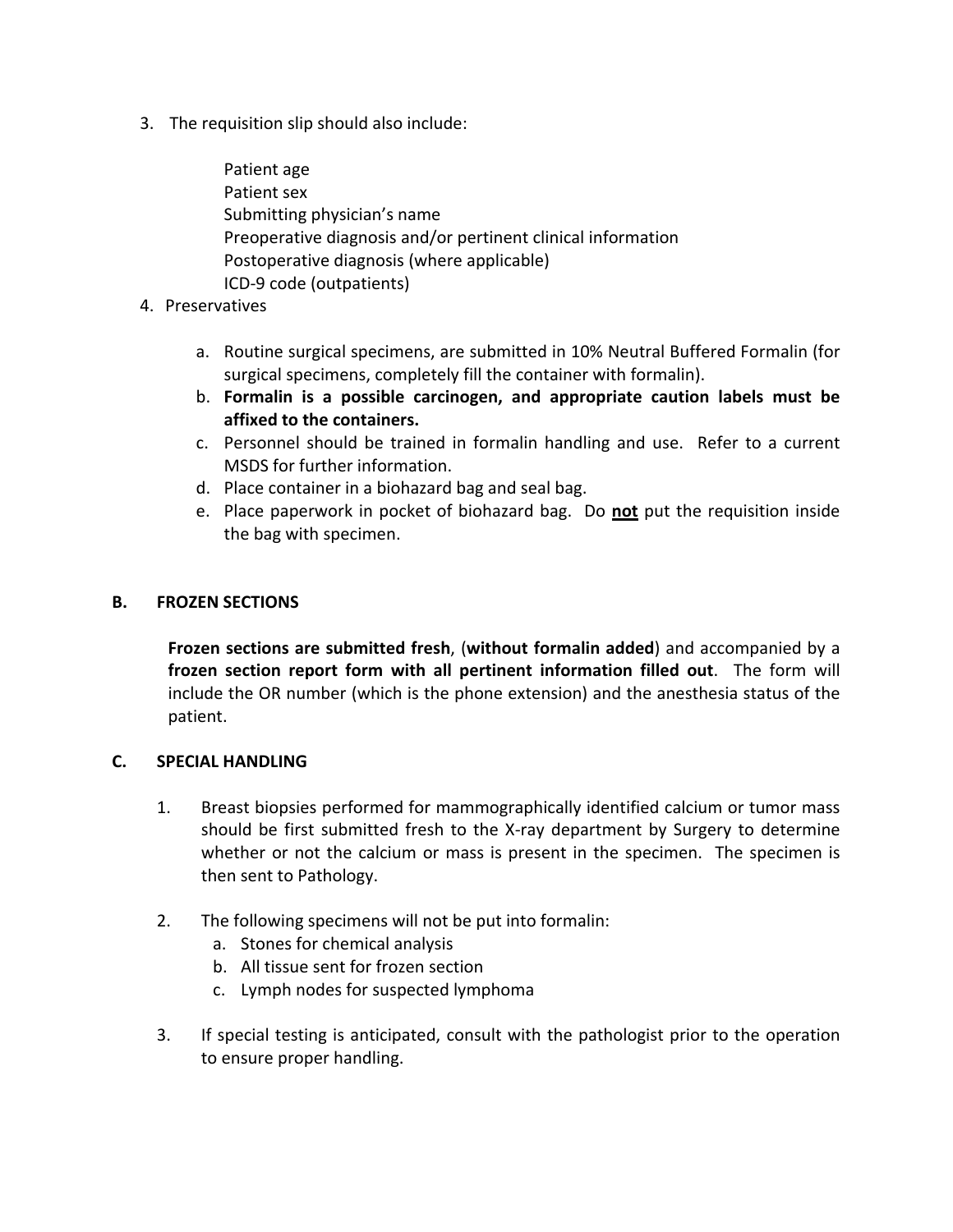## **D. SPECIMEN COLLECTION**

- 1. Histology personnel will routinely pick up specimens in the pass through at 1000, 1200, 1400 and 1630 Monday through Friday.
- 2. Specimen Handling will routinely check for specimens at 1800, 2000 and 2300.
- 3. On weekends and holidays pick up will occur at 0830 and 1800.
- 4. The person picking up the specimens will compare the containers with the requisition. Any discrepancy will be brought to the attention of the Surgery department at extension 5013. The discrepancy must be resolved before the specimen is processed.
- 5. Surgery will check the pass through at 2300 and phone the laboratory at extension 5059 for pick up if any specimens are there.
- 6. During the 2300‐0730 shift, the surgery staff will check the pass through after each case and deliver the specimens to the laboratory.
- 7. Other Specimens:
	- a. After hours, contact Specimen Handling at 5059, (then select 3) in order to reach the pathologist on call.
	- b. For all other specimens (Microbiology, Blood Bank, Clinical Lab specimens, etc.), surgery personnel should phone extension 5059, then select 3.

#### **REFERENCES:**

Good Samaritan Regional Medical Center, Laboratory Services Manual, Histopathology Specimen Handling, 2004.